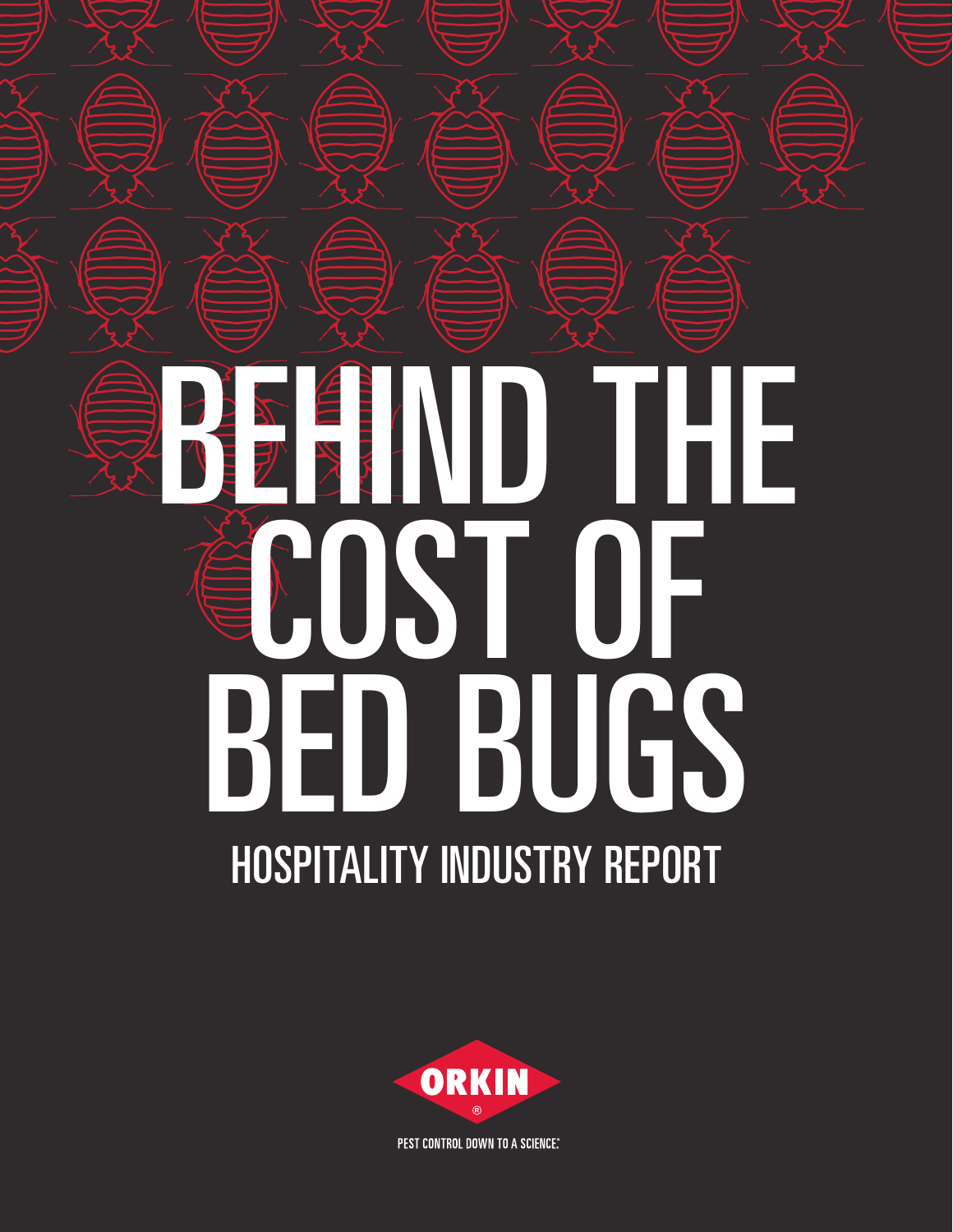**Bed bugs scuttled back into the hospitality industry** more than a decade ago. The seed-sized pest plagued more than seedy motels, threatening the most sterling reputations in the hotel industry. From headlines to online reviews, bed bugs bit into business – but how deep does the bed bug's bite go into the bottom line?

Orkin partnered with market research firm The Bantam Group to find out. The 2016 research surveyed 100 U.S. hotels of all sizes to ascertain the impact of bed bugs. Beyond the lost stars on review sites, how much money is spent on these nocturnal pests?

**The results are startling.** The research reveals that far from being just a nuisance pest, bed bugs are a significant business challenge. Their prevalence can result in costly remediation and, in some cases, litigation. Consistently introduced from the outside by the very driver of business revenue – guests – bed bugs can't be kept at bay just by exemplary housekeeping practices. So, hoteliers face an ongoing threat and a major expense if bed bugs do come calling.

Read on for insights into the state of bed bugs in the hospitality industry – facts and figures that illustrate why bed bugs make it difficult for any hotel operator to sleep tight.

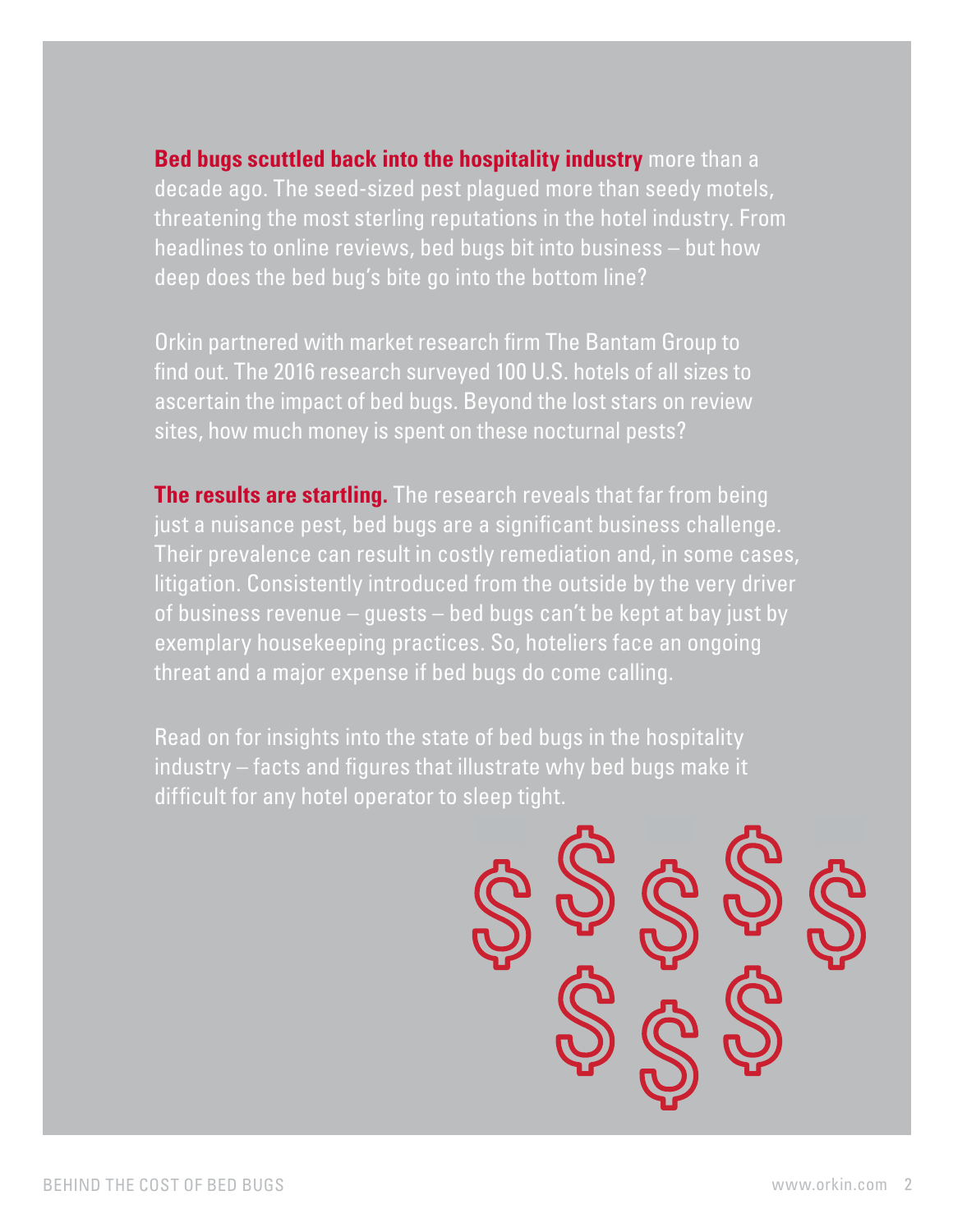# BED BUGS ARE NOT A RARE OCCURRENCE

Four out of five hotels surveyed treated for bed bugs in the past year. That means bed bugs – once a rare find – are now a common pest. Respondents indicated:



### **Introductions vs. Infestations**

Bed bugs can check in with guests, leading to an introduction of the pest. A bed bug introduction occurs when just one pregnant female bed bug or multiple bed bugs get inside a hotel. These bed bugs haven't started reproducing yet – but they could, and that's what can lead to an infestation. Bed bug infestations develop when all bed bug life stages – egg, nymph and adult – are present, and the adults start reproducing. In a matter of weeks, a bed bug population can explode and start invading adjacent rooms.

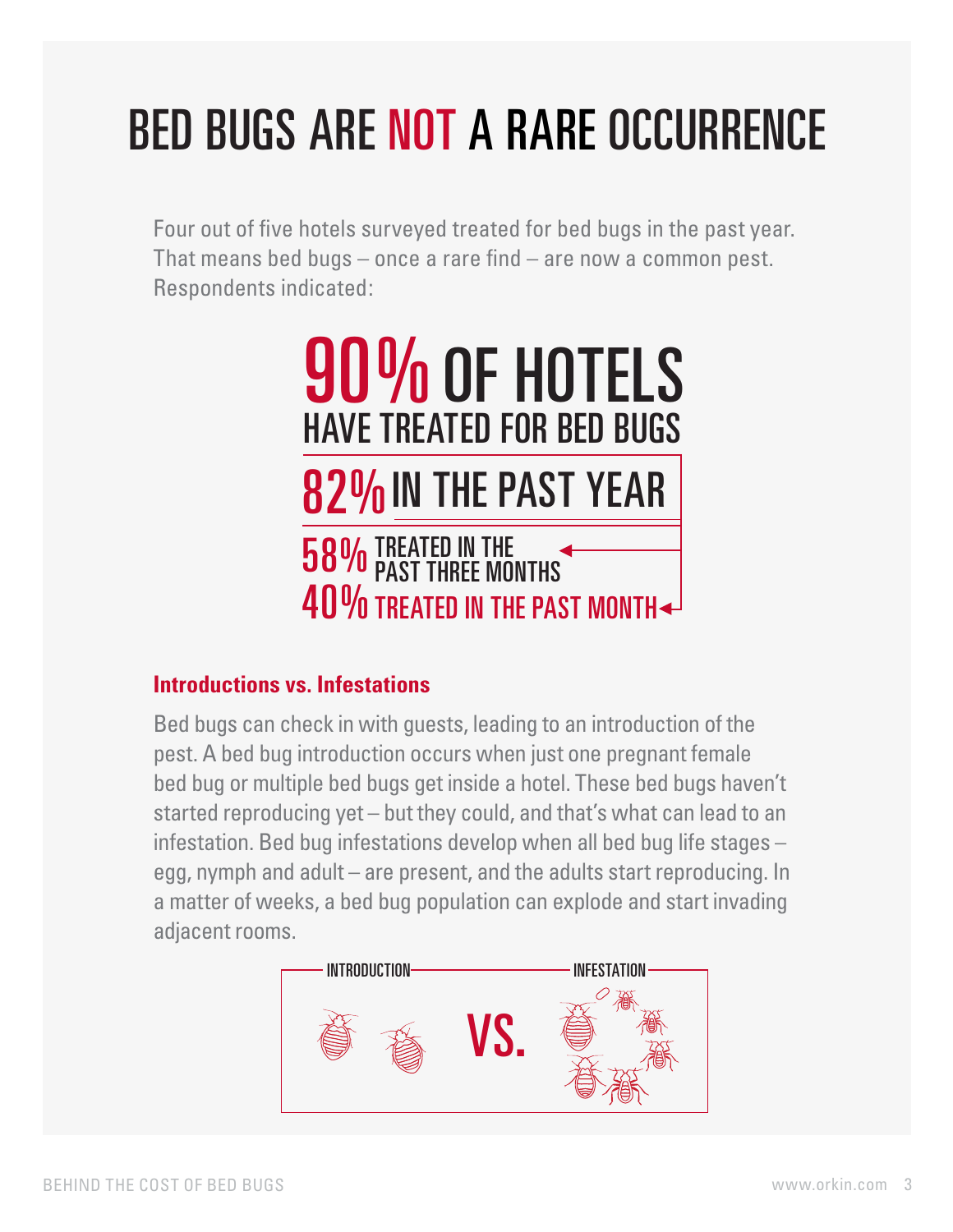# THE BED BUG PRICE TAG

If you've dealt with bed bugs recently (and chances are, you have), you know that these bloodsuckers can do some serious damage to the bottom line.

We asked about all the costs associated with a bed bug incident the loss of room revenue, disposal of soft goods and pest control treatment. What we found was that hotels' most recent bed bug incidents cost an average of \$6,383 – the equivalent of 51 nights in the average hotel room.<sup>2</sup>



2 Average daily rate of hotels in the United States from 2001 to 2016 (in U.S. dollars). Statista, 2017. https://www.statista.com/statistics/195704/ average-hotel-room-rate-in-the-us-since-2005.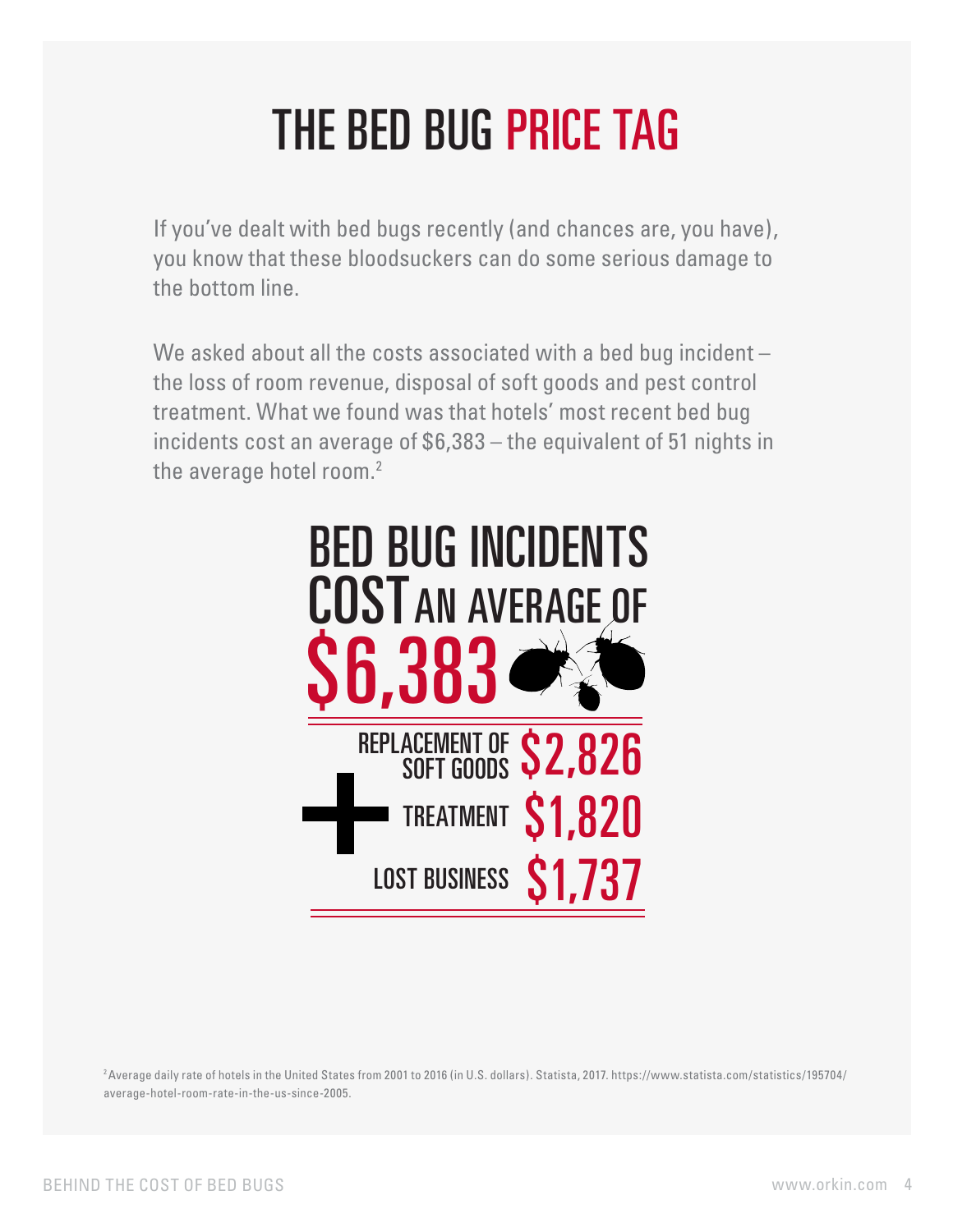Almost half of hotels have been the subject of litigation because of bed bugs. One in five found themselves party to a lawsuit in the past 12 months.



Survey respondents reported an average of \$17,177 in litigation costs – per incident. If you combine the cost to remediate with potential litigation, the total could reach an average of \$23,560 per bed bug incident.

Our research shows that a hotel has an average of 7.1 bed bug incidents over a five-year period. Even if each incident generated just the *average* remediation and litigation costs, the total cost of bed bug infestations over five years would be \$167,276.



## POTENTIAL COST OVER 5 YEARS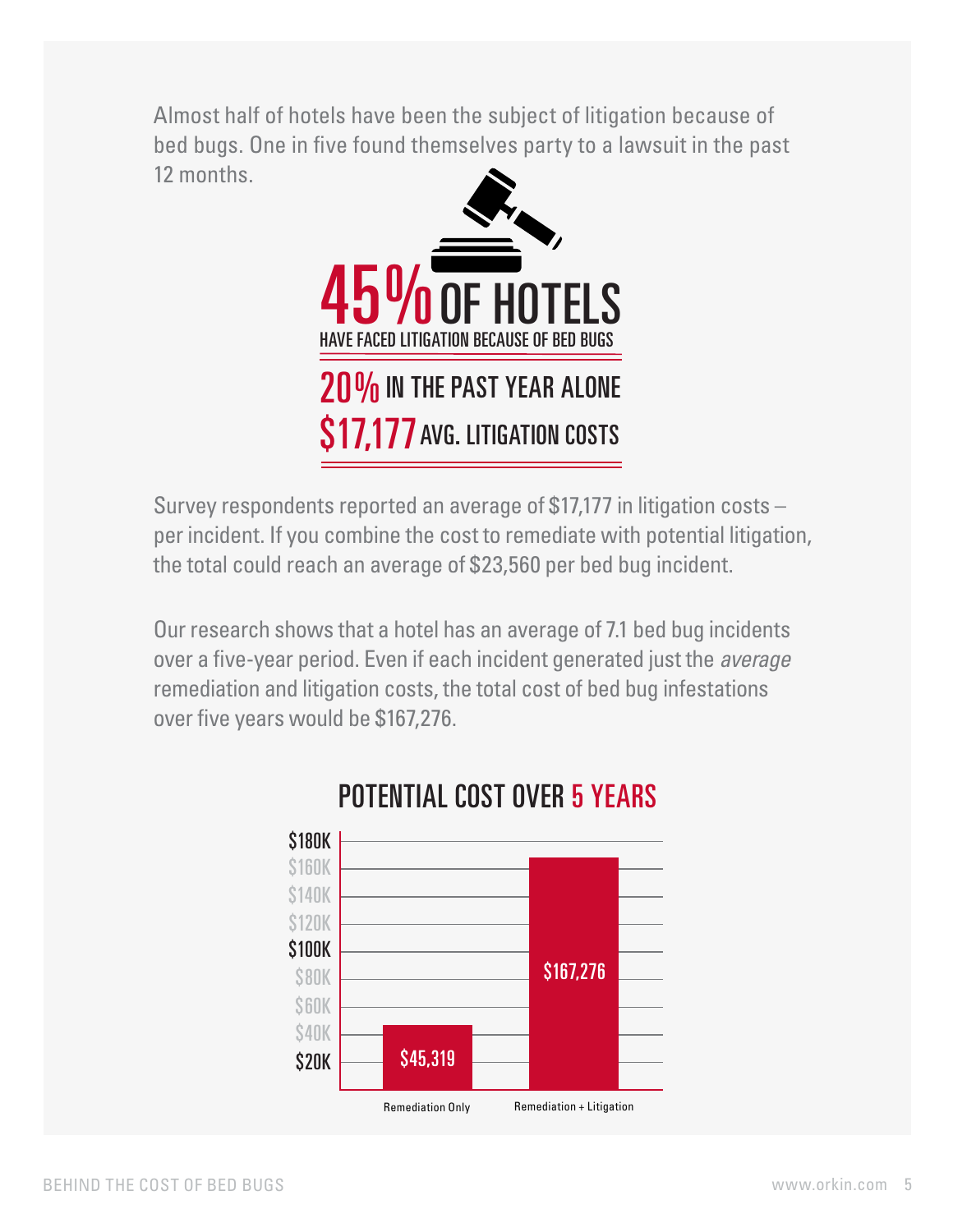# BED BUGS KEEPING HOTELIERS UP AT NIGHT

If these numbers make your skin crawl, you're not alone. The volume of bed bug incidents, combined with their associated costs and potential for lost business, have hotels on high alert.

We know that bed bugs are not going away – and hotel managers know it too.

> **91%** of hospitality facilities are worried about the impact of bed bug infestations

#### **Here's the breakdown:**

- **71%** of hospitality facilities are VERY WORRIED
- **20%** of hospitality facilities are SOMEWHAT WORRIED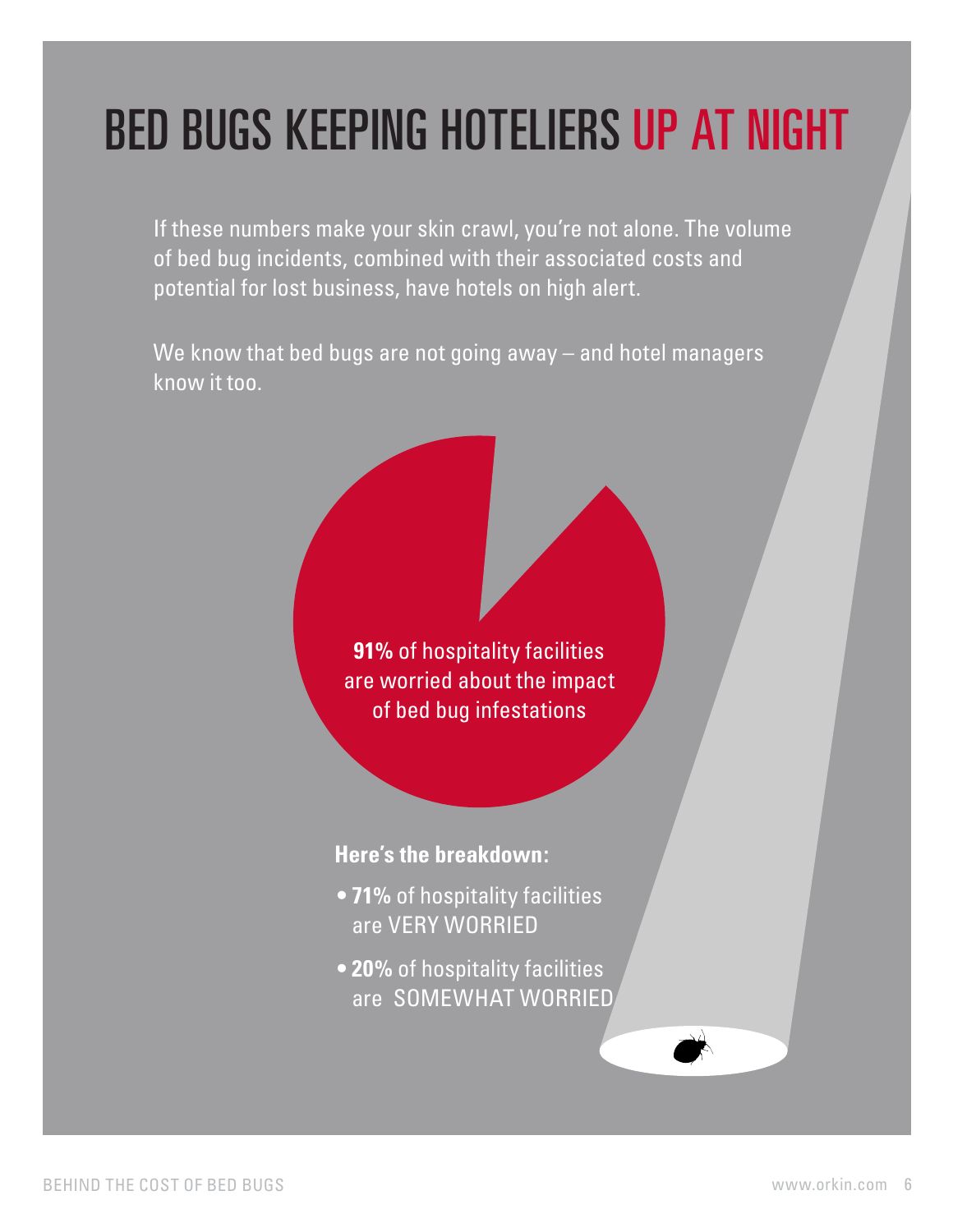## WHAT'S ON THEIR MINDS?

# #1CONCERN NEGATIVE WORD OF MOUTH OF DECISION MAKERS IS AND REPUTATION DAMAGE



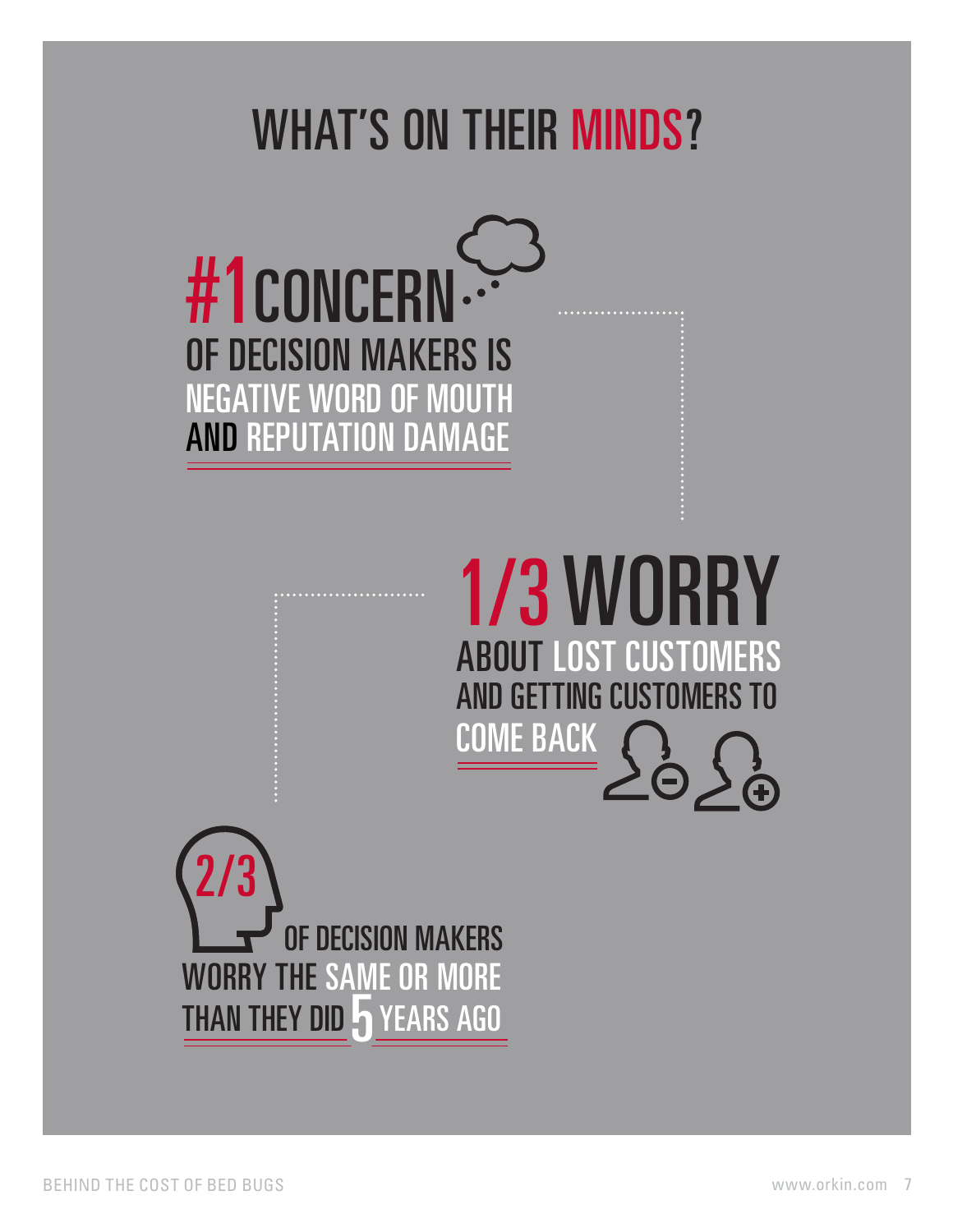# HOTELS TO STAFF: BE ON THE LOOKOUT

When it comes to bed bugs, there's little hotels can do to keep them from getting inside. With rooms turning over daily, a new guest could arrive with bed bug stowaways, probably without ever knowing it. However, hotels can help prevent an introduction from growing into an infestation by proactively involving staff in rigorous inspection protocols.



98%OF HOTELS HAVE AT LEAST ONE ONGOING BED BUG PREVENTION PROGRAM IN PLACE

## MOST COMMON ONGOING PREVENTION PROGRAMS

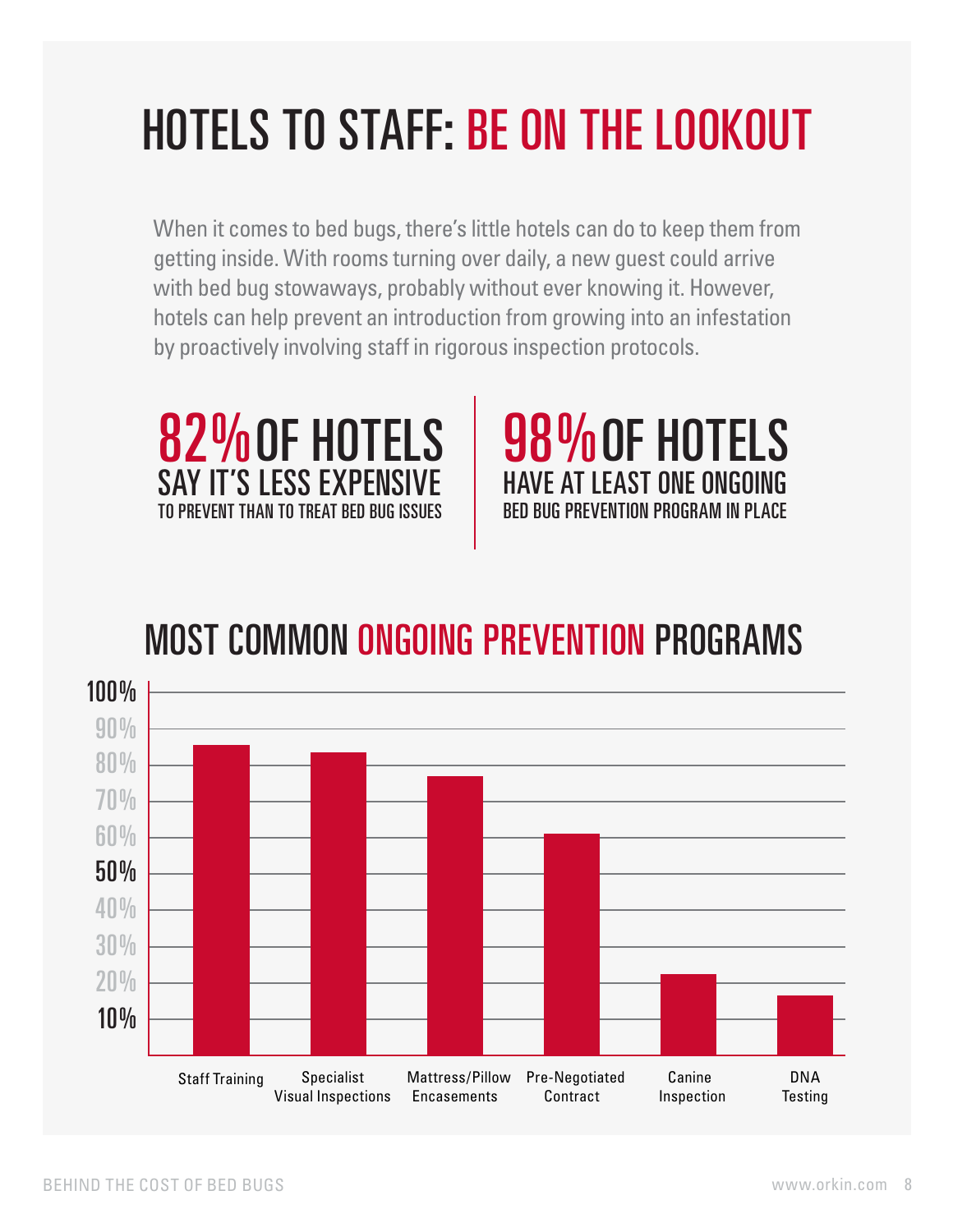# THE STAFFING CHALLENGE

Concerned about bed bugs and eager to prevent bed bug incidents, hotels rely heavily on staff to play a key role in helping to keep an introduction from turning into an infestation. However, with many rooms to service and a wide range of housekeeping and maintenance items on the to-do list, it can be difficult to keep up.

FACE BED BUG-RELATED STAFFING CHALLENGES **9/10 HOTELS** 



TOP 4 **CAUSES FOR CONCERN**

- **1.** KEEPING STAFF TRAINED DUE TO TURNOVER
- **2.** PRIORITIZING ONGOING STAFF INSPECTION PRACTICES
- **3.** COORDINATING STAFF TRAINING
- **4.** FINDING SOMEONE TO LEAD STAFF TRAINING

The more frequent the inspection, the more likely it is to be conducted by hotel staff. Here's the breakdown:

- **DAILY inspections** 3-4 times more likely to be conducted by hotel staff
- **WEEKLY inspections** equally likely to be conducted by hotel staff and pest management providers
- **MONTHLY AND QUARTERLY inspections** more likely to be conducted by pest management providers

Staff involvement is essential to an effective bed bug program, so don't overlook these challenges as you ready your defenses.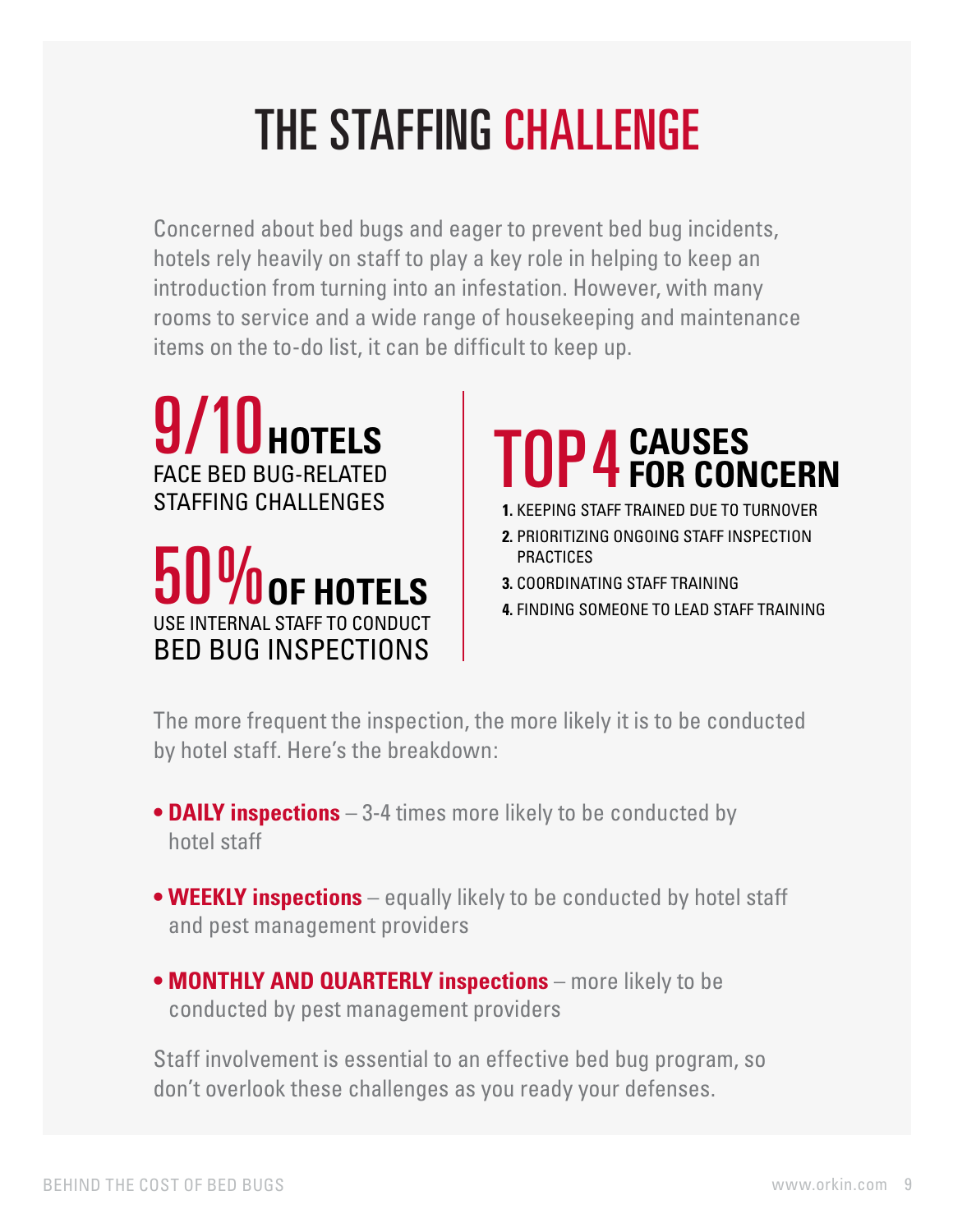# THE BOTTOM LINE

**Bed bugs are not a rare occurrence.** And they can be expensive – for a hotel's bottom line and reputation. Just one bed bug sighting or bed bug review online can be all it takes to send guests packing. With more than half of hotels surveyed treating for bed bugs every three months on average, lessening the impact of an introduction can be the key to saving a hotel property from a full-blown bed bug infestation. Hotels know these bloodsuckers are a problem, and it's no secret that a proactive approach can go a long way in mitigating the damage.

So, do what you can to make sure guests sleep tight – and don't let the bed bugs bite.